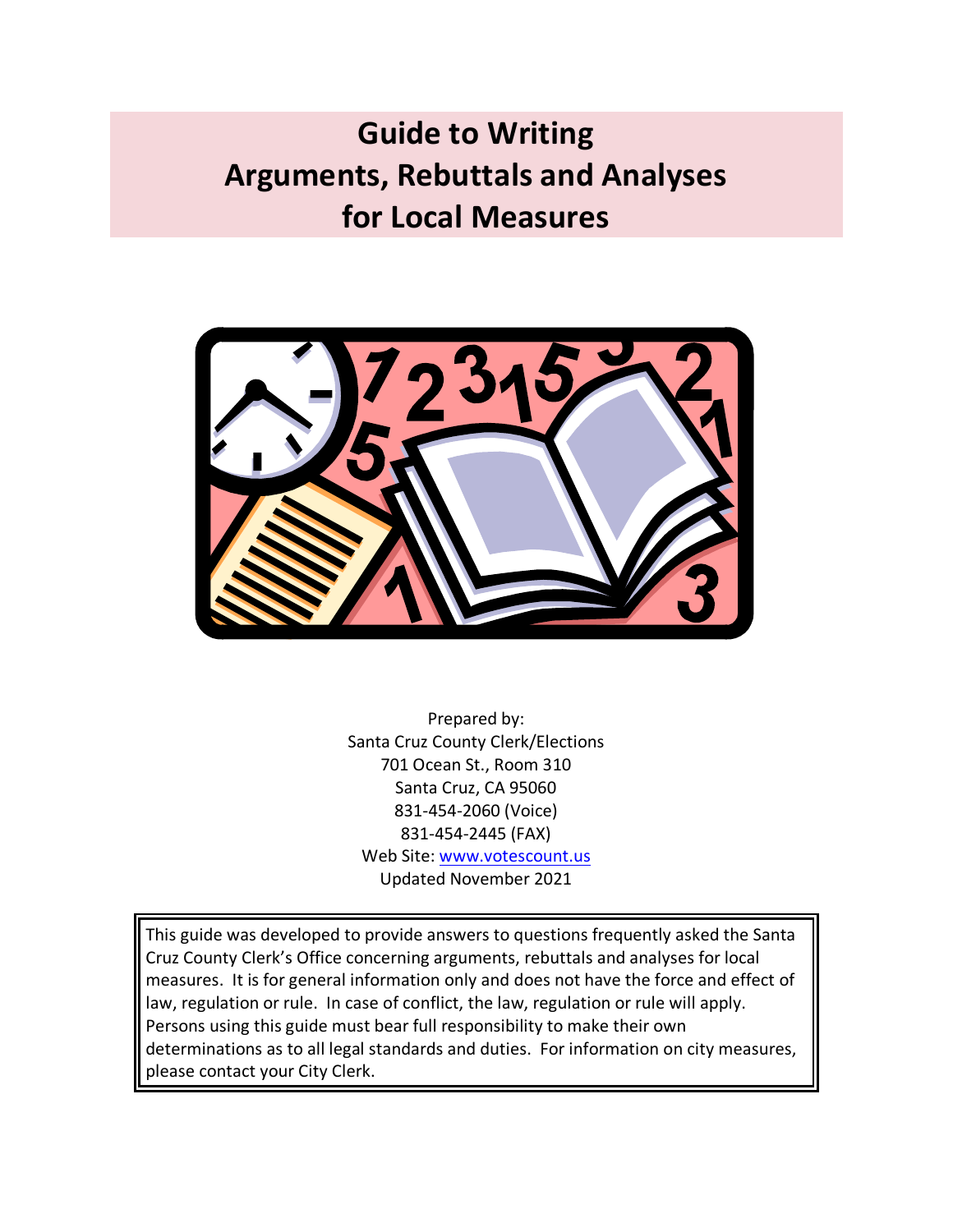# <span id="page-1-0"></span>**Table of Contents**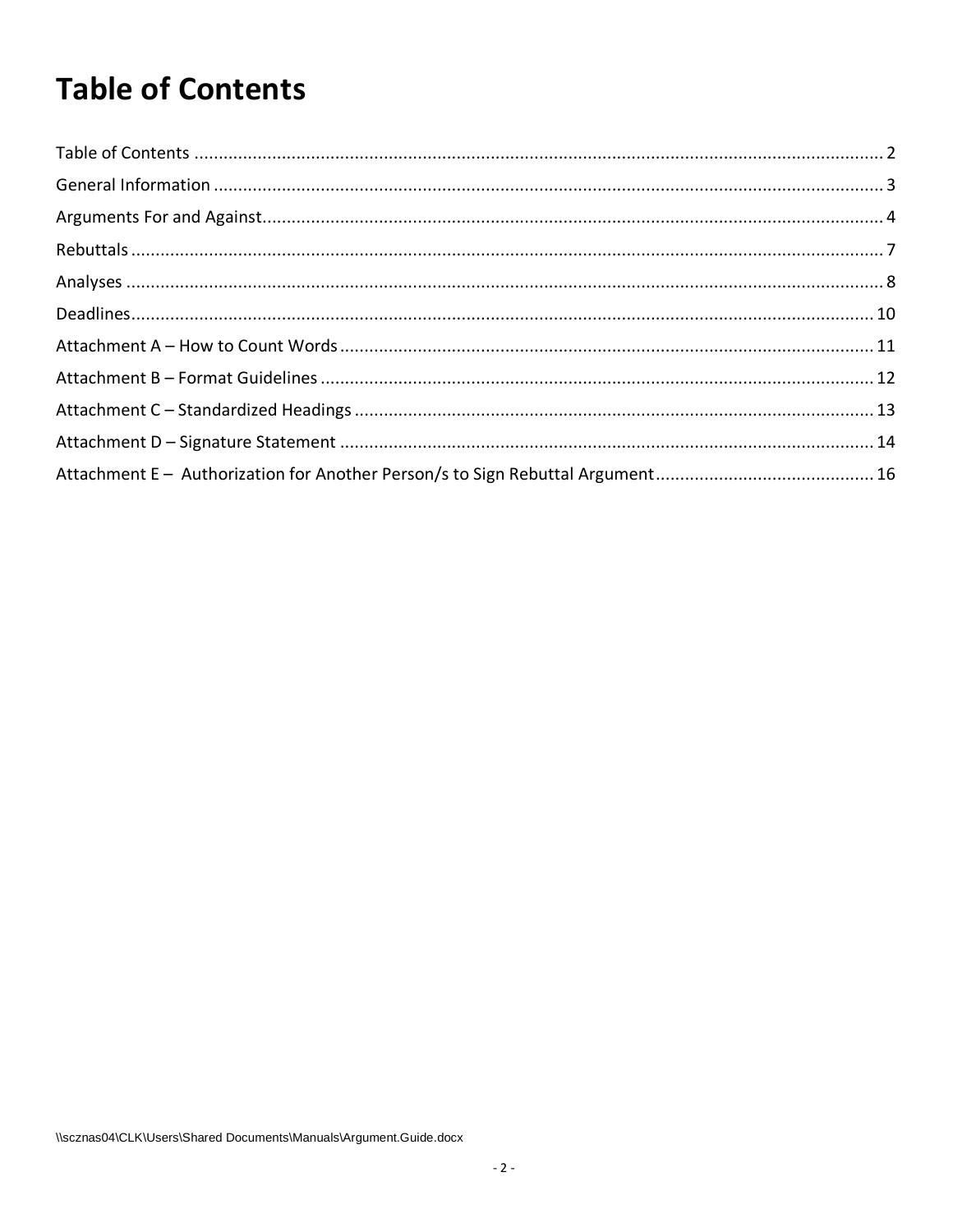### <span id="page-2-0"></span>**General Information**

(All Sections cited are from the California Elections Code)

#### **What is a Local Measure?**

For purposes of this guide, a local measure is any question put before voters at any election in the county, special district or school district. Measures can be placed on the ballot by the governing body or by initiative or referendum.

#### **Whom do I contact regarding local measures?**

Contact the Santa Cruz County Clerk's Office at 701 Ocean St., Room 310, Santa Cruz, CA 831-454-2060 / [www.votescount.us](http://www.votescount.us/) / [info@votescount.us](mailto:info@votescount.us)

#### **What is a State Proposition?**

A state proposition is a proposal affecting the State Constitution or laws of the state. A proposition can be placed on the ballot by the State Legislature passing a law and the Governor signs it or by initiative or referendum.

#### **Whom do I contact regarding state propositions?**

For information on state propositions, contact the Secretary of State's Office, Elections Division, at 916- 657-2166 / [www.sos.ca.gov](http://www.sos.ca.gov/) [/ VIGarguments@sos.ca.gov](mailto:VIGarguments@sos.ca.gov)

#### **What is a city measure?**

A city measure is any question put before voters at any election in the city. There are 4 incorporated cities in Santa Cruz County:

#### **Whom do I contact regarding city measures?**

Arguments, rebuttals and analyses for city measures are filed with the City Clerk of the city involved. Specific information regarding requirements and deadlines may be obtained from the city office involved.

Capitola 831-475-7300 [www.ci.capitola.ca.us](http://www.ci.capitola.ca.us/) Santa Cruz 831-420-5030 [www.ci.santa-cruz.ca.us/cc](http://www.ci.santa-cruz.ca.us/cc) Scotts Valley 831-440-5602 [www.scottsvalley.org](http://www.scottsvalley.org/) Watsonville831-768-3040 [www.ci.watsonville.ca.us](http://www.ci.watsonville.ca.us/)

#### **Is there a fee to file an argument or rebuttal?**

No. The filer does not have to pay a fee to file an argument or rebuttal. The cost of printing the ballot measure materials in the voter guide is billed to the jurisdiction calling the election.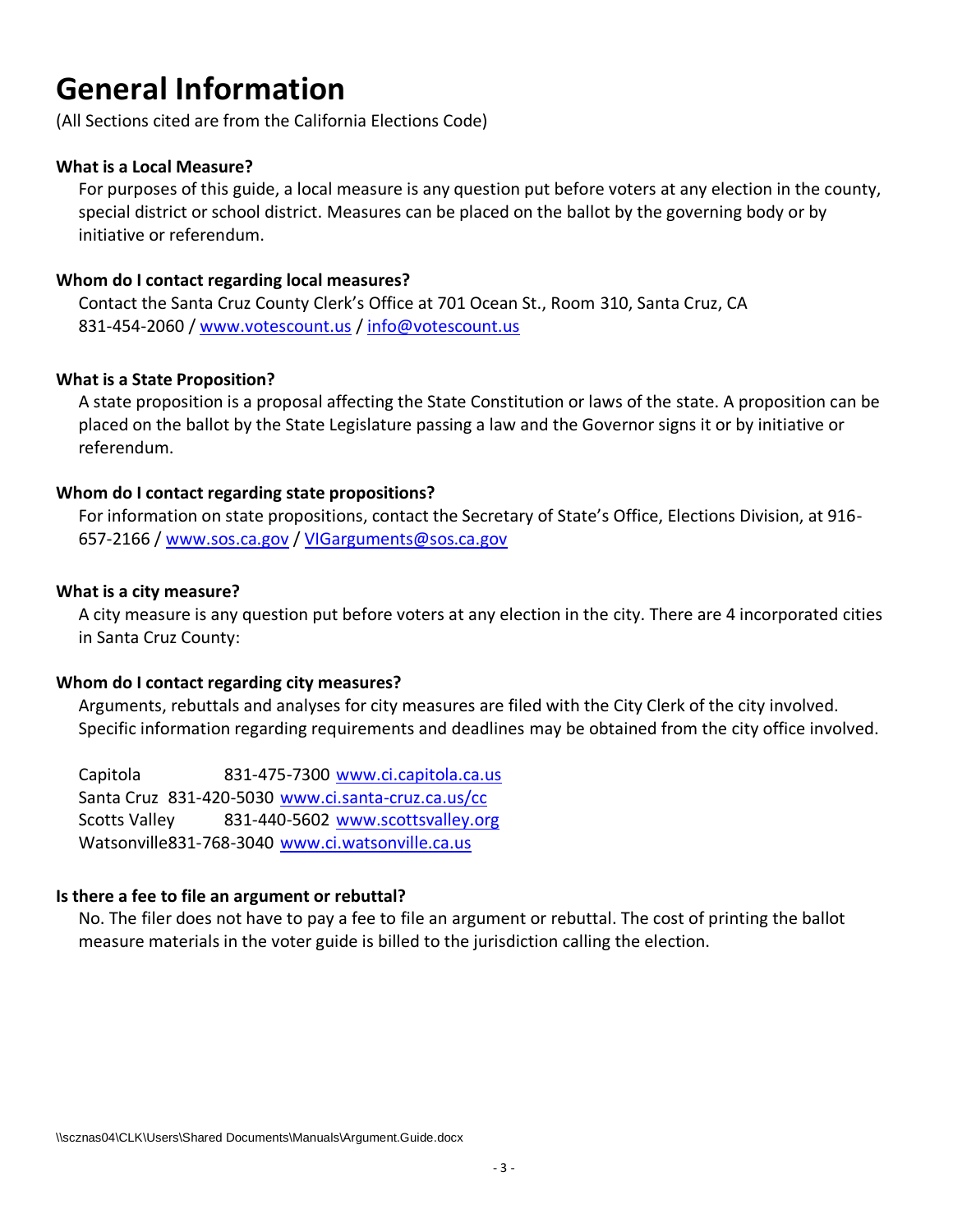### <span id="page-3-0"></span>**Arguments For and Against**

#### **How do I know a Measure Will Appear on the Ballot?**

Once the governing board such as the Board of Supervisors, school board or special district board pass a resolution calling for an election, the County Elections Official will prepare and publish a legal notice indicating the specifics of the measure including deadlines to file arguments for or against the measure. The County Elections Official will also do news release announcing the measures on the ballot and deadlines for filing arguments.

#### **Who can File Arguments?**

- The governing board: Board of Supervisors, school board or special district board. An argument may also be filed by a member of members of the governing body. The member/s do NOT have to be authorized by the governing body; or
- The individual voter, or bona fide association of citizens, or combination of voters and associations, who are the bona fide sponsors or proponents of the measure; or
- A bona fide association of citizens; or
- Any individual voter who is eligible to vote on the measure. (§9120, 9162, 9282, 9501)
- If more than one argument for or against any **county, district or school measure** is submitted, the county elections official shall select one for printing in the Voter's Information Pamphlet pursuant to the order listed above. (§9167, 9503)
- **When a jurisdiction crosses county lines**, the lead county (the one with the most voters or, for schools, the one who's Superintendent of Schools covers the district) will be responsible for setting the deadlines for arguments. Filers are advised to file their argument for or against the measure with the lead county. If there is more than one argument for or against filed, the lead county will select one pursuant to the provisions above. Therefore, the same argument for or against measures in shared jurisdictions will be identical in each county. (County Policy)

#### **Exceptions for district or city measures put on the ballot by initiative?**

- The persons filing a district initiative petition may file an argument in favor of the proposed ordinance. The district board may submit an argument against the ordinance. (§9315)
- The persons filing a city initiative petition may file an argument in favor of the proposed ordinance and the city council may submit an argument against the ordinance. (§9282a)

#### **Filer vs. Signers**

- The **filer** does not have to be a **signer** of the argument.
- **Anyone can sign** arguments for or against a county, school, or special district measure.
- The **filer** of the argument must meet the criteria above.
- All arguments and rebuttals must be filed with the Signature Statement contained in this handbook.
- A person does not need to be eligible to vote on a ballot measure to be one of the signers of an argument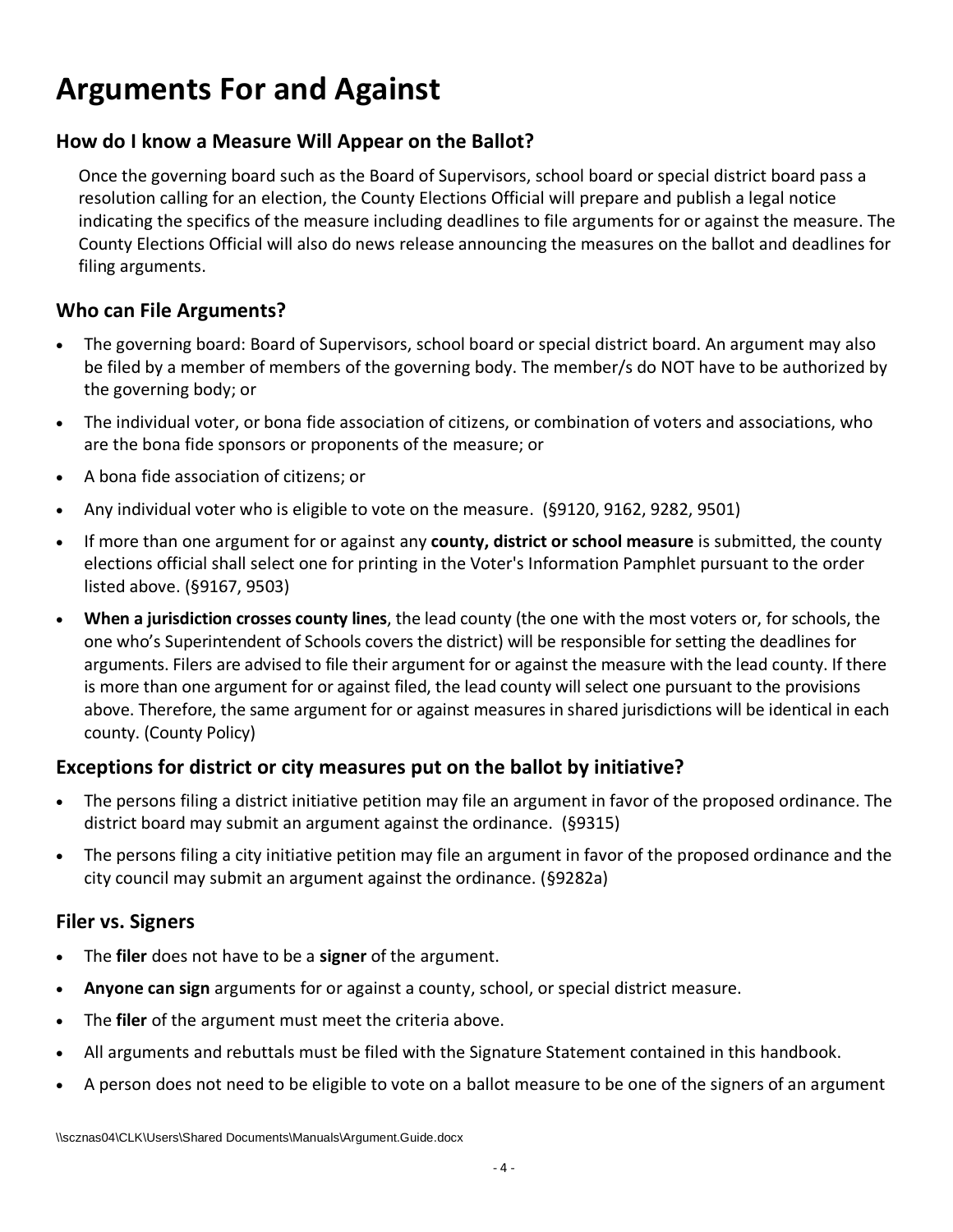or a rebuttal argument.

\\scznas04\CLK\Users\Shared Documents\Manuals\Argument.Guide.docx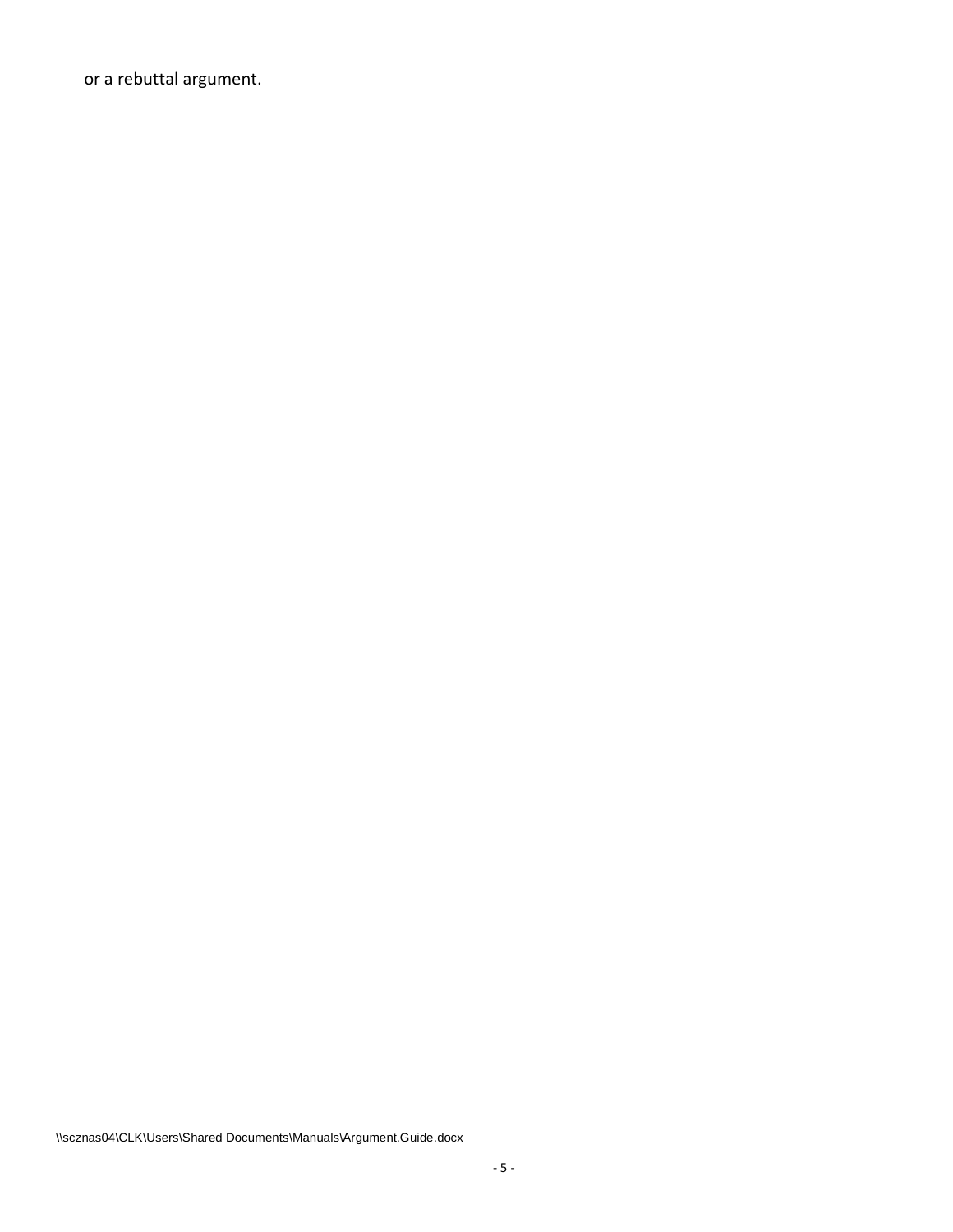#### **Format for Arguments**

- Arguments must not exceed 300 words. (§9162) See Attachment A for guidelines on counting words.
- Arguments shall use the following headings:

Argument for Measure \_\_\_\_ Argument against Measure

- Arguments cannot contain more than 5 signatures.
- The heading and the signatures are not included in the word count. (§9162)
- Arguments should be typed and in a block format. See Attachment B for more information.
- Arguments should be emailed t[o info@votescount.us](mailto:info@votescount.us) in a Word or text file.

### **Signature Statement**

- Each **argument** and **rebuttal** must be accompanied by the two-page Signature Statement included in this Guide. (Elections Code §9600)
- Signatures can appear on more than Signature Page.
- We must have original signatures. To meet the deadline, you may FAX or email the argument/rebuttal with the signature/s on the same page as the text of the argument/rebuttal. Original signatures must be presented to the elections official within 48 hours of electronic transmission or the item(s) will not be considered as filed (weekends and holidays excepted).
- There is a distinction between a "filer" and a "signer or author." The filer of the argument or rebuttal must be either the governing board of the district, a bona fide association of citizens or an individual voter who is eligible to vote on the measure. The "signers or authors" of the argument or rebuttal can be any person or any organization accompanied by a signature of a principal officer. Filers do not have to be signers.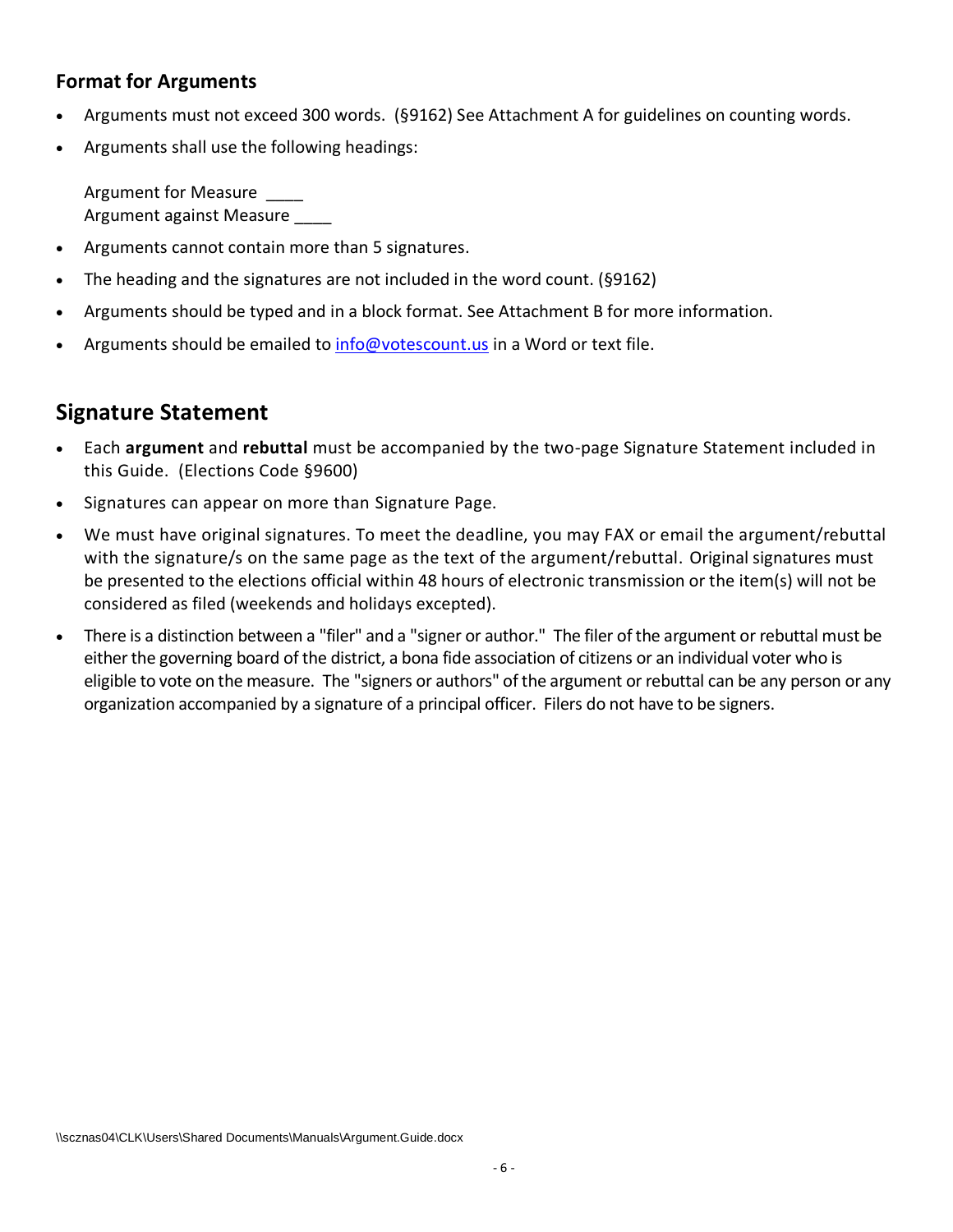## <span id="page-6-0"></span>**Rebuttals**

#### **Who can file rebuttals to arguments?**

• When both an argument in favor and an argument against a measure has been filed and selected for printing in the Voter Information Pamphlet, the County Elections Official will send copies of the arguments to the filers and advise them of the deadline for filing the rebuttal.

#### **Format for Rebuttals**

- Rebuttals must not exceed 250 words. (§9167, 9220, 9285, 9317, 9504) See Attachment A for guidelines on counting words.
- Rebuttals shall use the following headings:

Reply: Rebuttal to argument for Measure \_\_\_\_ Reply: Rebuttal to argument against Measure \_\_\_\_

- Rebuttal arguments may be signed by the same people who signed the argument, or the filer can authorize up to 5 new people to sign the rebuttal by completing the Authorization in Attachment E.
- Rebuttals can be signed by 5 or fewer people.
- The heading and the signatures are not included in the word count. (§9162)
- Rebuttals should be typed and in a block format. See Attachment B for more information.
- Rebuttals should be emailed to [info@votescount.us](mailto:info@votescount.us) in Word or a text file.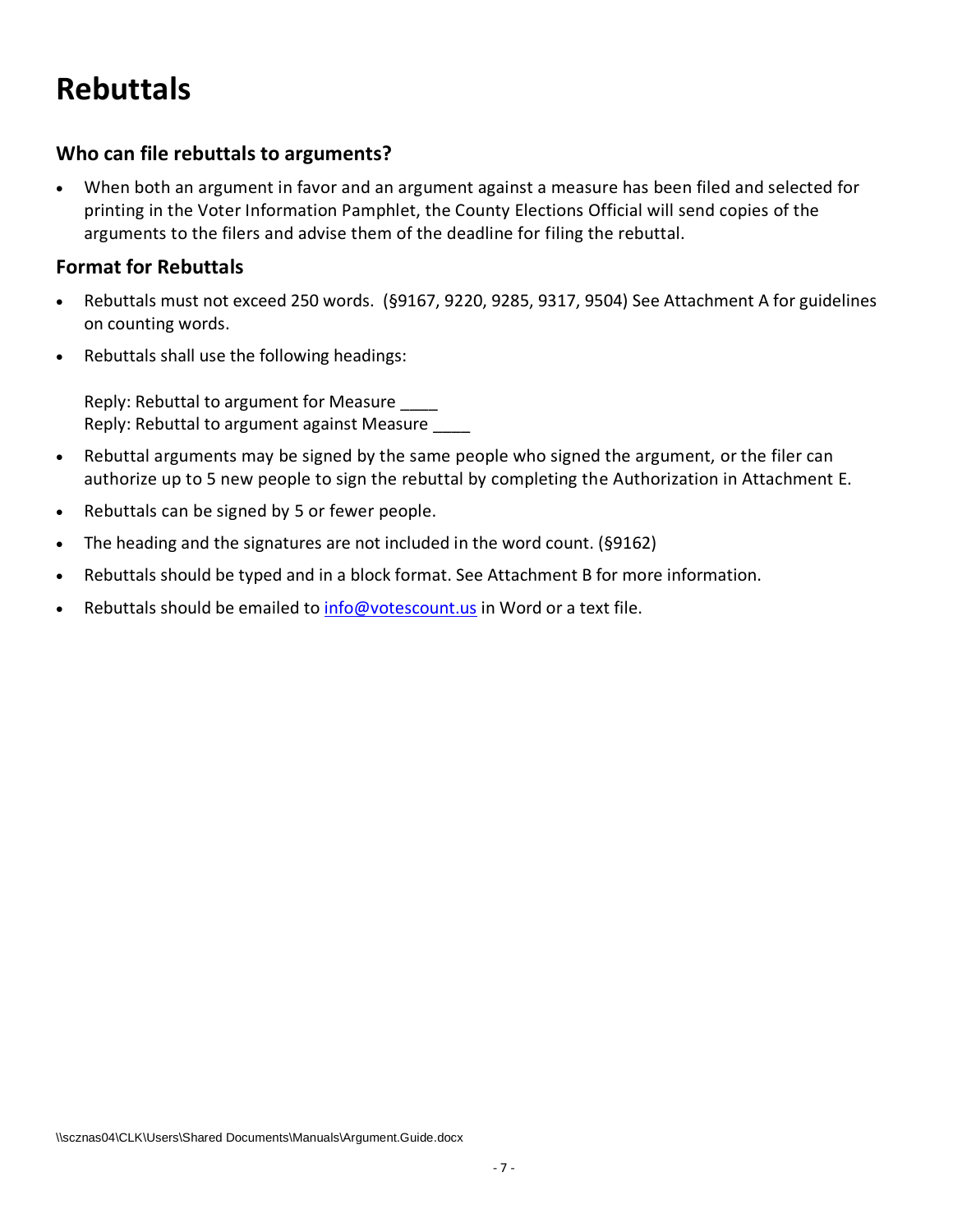## <span id="page-7-0"></span>**Analyses**

#### **Impartial Analysis**

- County Counsel is required to prepare an impartial analysis of a county or school measure. (§9160, 9500) County Counsel for each individual county will prepare the analysis for any measure proposed by a jurisdiction that crosses county lines.
- The City Attorney shall prepare an impartial analysis of a city measure. (§9280)
- For special district measures, the county counsel or district attorney of the county with the largest number of registered voters shall prepare an impartial analysis. (§9313)
- The impartial analysis must not exceed 500 words. (§9160, 9313, 9314, 9500, Water Code Appendix §124- 415)
- If the district is a water district, the counsel for the water district, or if there is no counsel for the water district, the county counsel of the county with the largest number of registered voters shall prepare an impartial analysis. If there is a legal counsel for the water district, the analysis shall be subject to review and revision by the county counsel. (§9314)
- Notwithstanding the above provision, if the initiative pertains to the Pajaro Valley Water Management Agency, the county counsels of Monterey, San Benito and Santa Cruz Counties shall jointly prepare an impartial analysis. (Water Code Appendix §124-415)

#### **Fiscal Analysis**

- The County Auditor-Controller & Treasurer-Tax Collector may be requested by the Board of Supervisors no later than 88 days prior to an election to prepare a fiscal analysis of a county measure. (§9160)
- The fiscal impact statement shall not exceed 500 words. (§9160)

#### **Tax Rate Statement**

• Each bond measure proposed by a county, city, district or other political subdivision or by any agency, department, or board thereof, the security of which constitutes a lien on the property within the jurisdiction, shall mail a tax rate statement with the County Voter Information Guide. (§9400, 9401) The statement shall be filed with the elections official not later than the 88<sup>th</sup> day prior to the election. The law does not specify a word limit for such statements.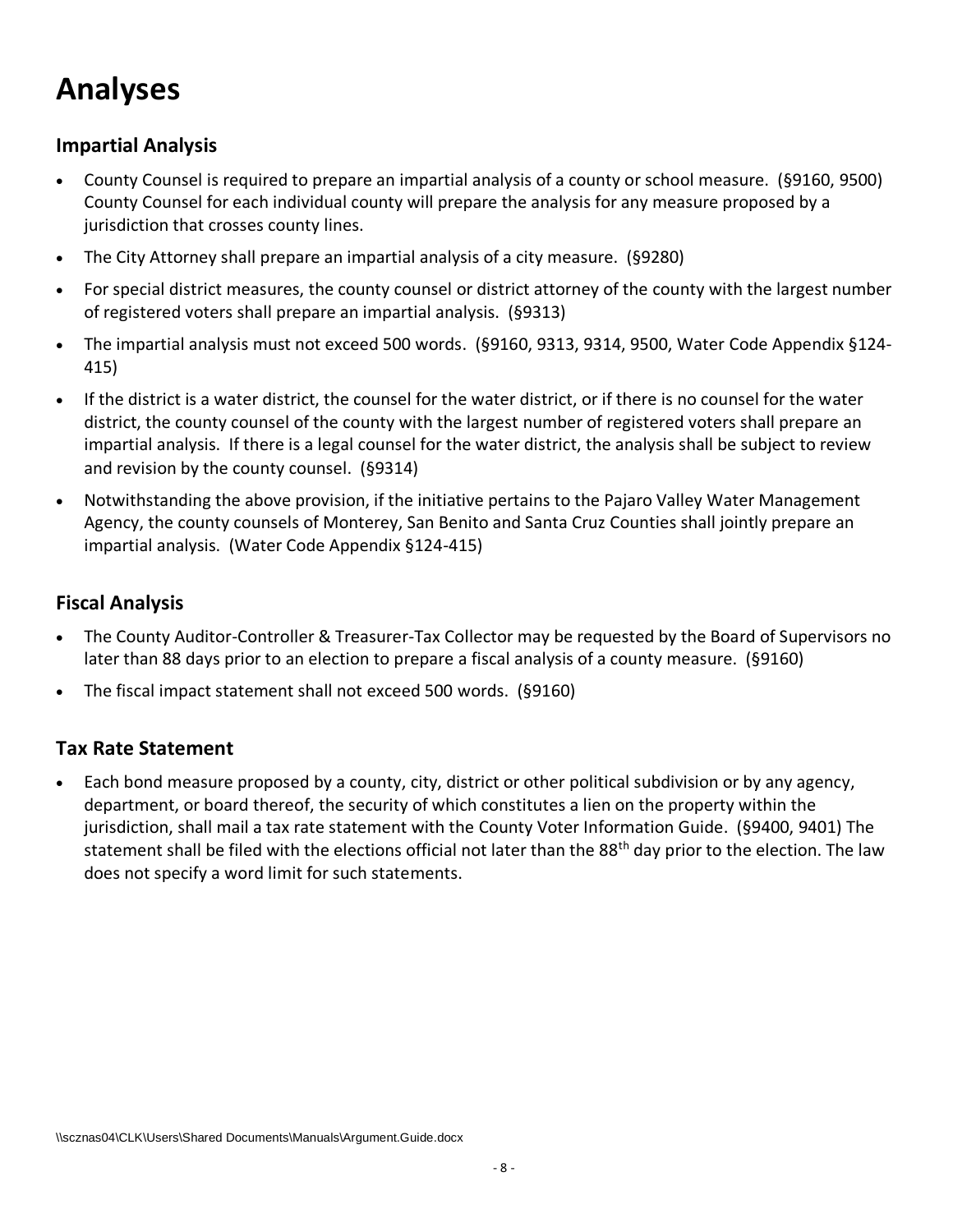# **Order and Lettering**

### **Order of appearance in Voter's Information Pamphlet:**

- Arguments, rebuttals and analyses are printed in the Voter's Information Pamphlet and mailed to all registered voters in the jurisdiction eligible to vote for the particular measure. The arguments will appear in the following order:
	- 1. Ballot question
	- 2. What a Yes vote means, What a No vote means
	- 3. Names of who signed the argument for and argument against
	- 4. Argument For
	- 5. Rebuttal to Argument For
	- 6. Argument Against
	- 7. Rebuttal to Argument Against
	- 8. Analysis
	- 9. Fiscal Analysis or Tax Rate Statement
	- 7. Measure Text

### **Lettering of Measures**

- Letters designating measures will be assigned by the elections official pursuant to Elections Code §13116. Letters will be assigned after the close of consolidations, which occurs 88 days before the election. Measures will be assigned in alphabetical order beginning with the letter following the last letter assigned in the previous election and continuing through Z, or as close to the end of the alphabet as possible to accommodate all measures filed for the current election. For example, if the previous election ended with measure V, and five measures are on the next ballot, the measures will be assigned A, B, C, D, E rather than W, X, Y, Z, A.
- For districts that overlap into other counties, the lead county will assign a letter that will not conflict or confuse the voter. The letter assigned to these measures may not be in alphabetical order.
- <span id="page-8-0"></span>• Measures will appear on the ballot in the following order pursuant to Elections Code §13109: County Board of Education, College, Unified Schools, High Schools, Elementary Schools, County, Cities, Districts. To allow for the most efficient use of space, the county elections official may vary the order of the measures.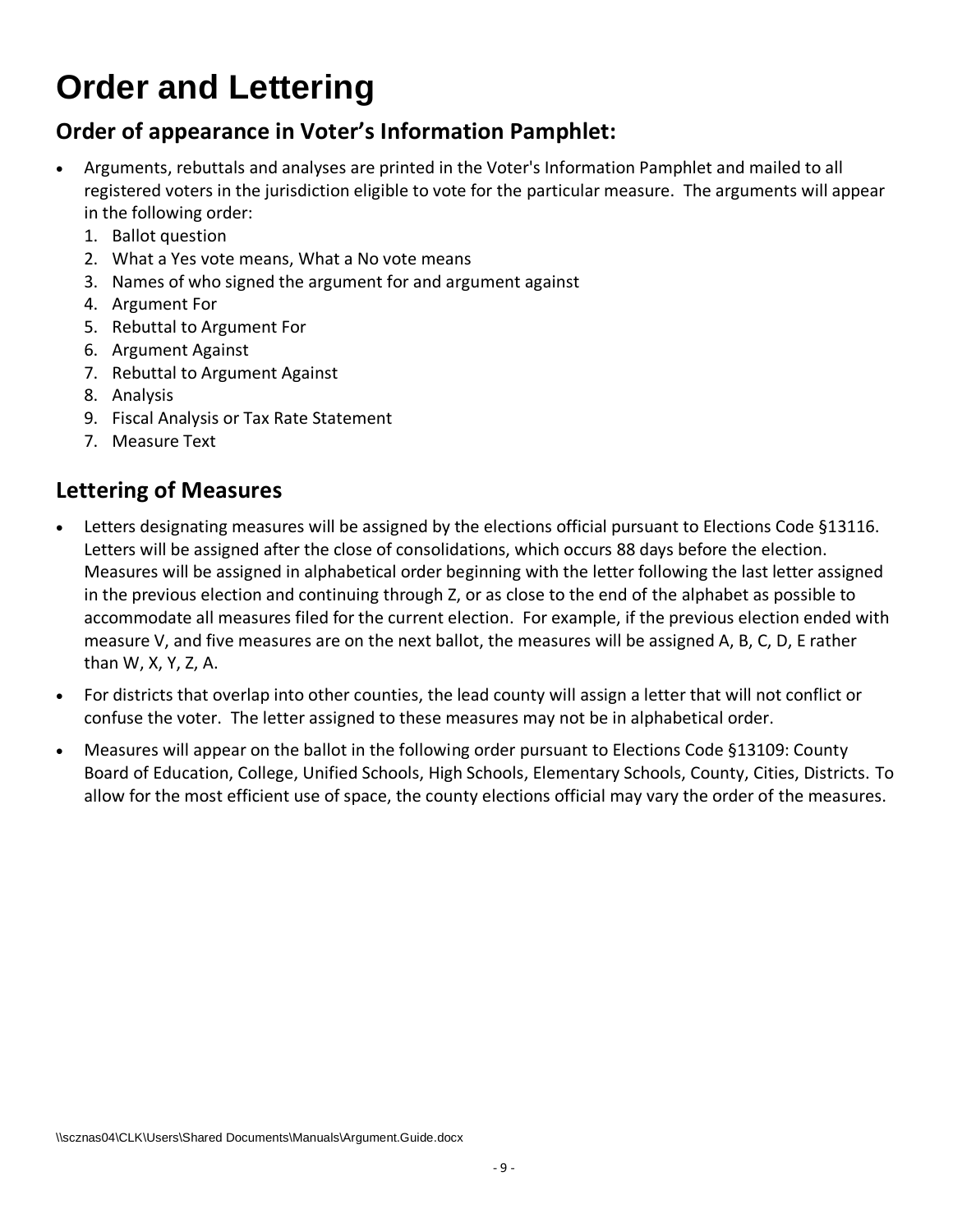## **Deadlines**

Contact the County Clerk at 831-454-2060 or visit our website at [www.votescount.us](http://www.votescount.us/) for filing deadlines for a measure.

**Arguments:** Arguments are due by 5 p.m. on the deadline date chosen by the County Clerk. Once an argument for and against a measure is chosen, a copy will be provided to the opposing authors for writing a rebuttal. Arguments are available to the public after the 5 p.m. deadline.

**Tax Rate Statement:** Tax Rate Statements must be supplied for each bond issue proposed by a county, city, district or other political subdivision. The statement shall be filed with the elections official not later than the 88th day prior to the election. Statements are available to the public after the 5 p.m. deadline

**Rebuttals:** Rebuttals are due by 5 p.m. on the deadline date chosen by the County Clerk. Typically, it is about a week after the date the argument is due. Rebuttals are available to the public after the 5 p.m. deadline.

**Analysis:** County Counsel prepares an impartial analysis of each measure and it is filed on a date set by the County Clerk. If requested by the Board of Supervisors, the County Auditor may submit a fiscal analysis. Analyses are public after the 5 p.m. deadline.

**Place to File:** Santa Cruz County Clerk/Elections, 701 Ocean Street, Room 310, Santa Cruz, CA 95060-4076, 831-454-2060. To help us cut costs and to ensure documents are printed exactly as filed, in addition to filing a hard copy, please email your argument, rebuttal or analysis to [info@votescount.us.](mailto:info@votescount.us) For measures that are shared by more than one county, it is recommended that you file with the lead county.

**Filing by FAX or Email:** Signatures on arguments, rebuttals and analyses must appear on the same page as the text of the argument, rebuttal or analysis. Original signatures must be presented to the elections official within 48 hours of the electronic transmission or the item(s) will not be considered as filed (weekends and holidays excepted). Electronic transmission must be started prior to 5 p.m. on deadline days to be accepted as filed. The FAX number is 831-454-2445. To email, you must scan the document with the signature and email to [info@votescount.us](mailto:info@votescount.us)

**Confidentiality:** Arguments, rebuttals and analyses shall remain confidential until 5 p.m. on the date they are due.

**Withdrawal/Changes:** Arguments, rebuttals and analyses may be changed or withdrawn until and including the date fixed for final submission to the county clerk. (§9163, 9316, 9601)

**Public Inspection:** For 10 calendar days immediately following the deadline for filing election documents, including ordinances, analyses, arguments and rebuttals, the county elections official shall make a copy of the materials available for public inspection. A writ of mandate or injunction may be sought to require amendments or deletions to any or all the materials. (§9190, 9295, 9380, 9509)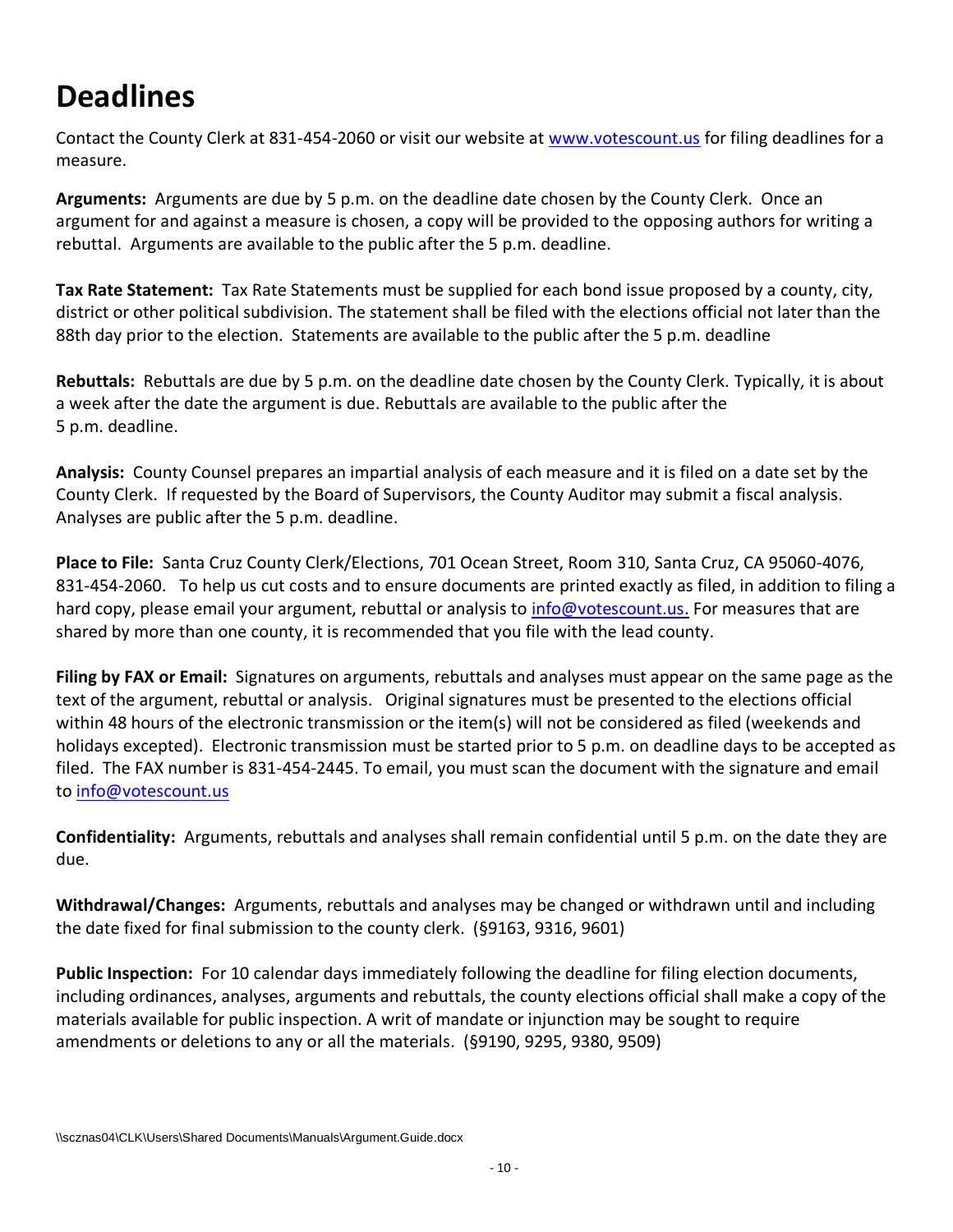### <span id="page-10-0"></span>**Attachment A – How to Count Words**

(Pursuant to Elections Code Section 9)

*Each word is counted as one word except*

**Punctuation:** Punctuation is not counted.

**Titles:** Words used in the title of the document, such as "Argument in Favor of Measure A" are not counted.

**Proper Nouns & Geographical names:** All proper nouns, including geographical names, shall be counted as one word. For example, "Pajaro Valley Unified School District" shall be counted as one word.

**Abbreviations:** Each abbreviation for a word, phrase, or expression shall be counted as one word.

**Hyphenations:** Hyphenated words that appear in any generally available dictionary shall be considered as one word. Each part of all other hyphenated words shall be counted as a separate word.

**Dates:** Dates consisting of a combination of words and digits shall be counted as two words. Dates consisting of only a combination of digits shall be counted as one word. January 1, 2000 shall be counted as two words, whereas 1/1/00 shall be counted as one word.

**Numbers:** Any number consisting of a digit or digits shall be considered as one word. Any number that is spelled, shall be considered as a separate word. "100" shall be counted as one word, whereas "one hundred" shall be counted as two words.

**Phone & Internet:** Web site addresses and telephone numbers shall be counted as one word.

**Percent Signs (%), Number Signs (#), etc.:** It is department policy to count numbers consisting of a digit or digits used with a dollar sign  $(\xi)$ , cent sign  $(\zeta)$ , percentage sign  $(\%)$ , or number sign  $(\#)$  as one word.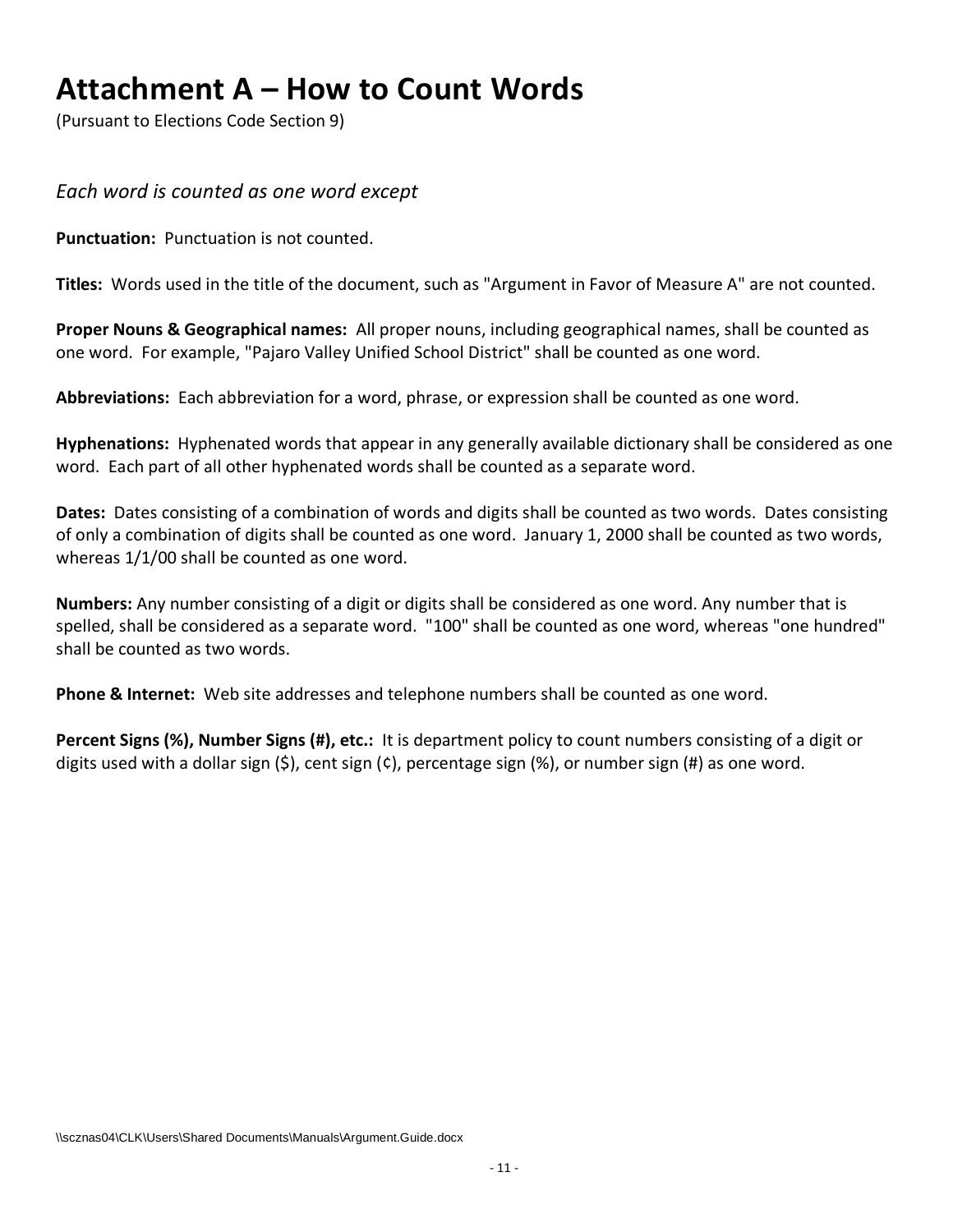### <span id="page-11-0"></span>**Attachment B – Format Guidelines**

- Be accurate. **Documents will be printed as submitted.** Spelling, punctuation, and grammatical errors will not be corrected by County Clerk staff.
- An argument, rebuttal, analysis or tax rate statement must be written to address a single measure on the ballot. A document combining arguments pertaining to more than one measure will not be accepted.
- Arguments, rebuttals and analyses must be typed and formatted in block paragraph style.
- All arguments and rebuttals must be accompanied by a Signature Statement. See attached. (§9600)
- No more than five signatures will appear with any argument. If more than five are submitted, the first five will be printed. (§9164, 9501)
- Be certain to inform the County Elections Official of the order you want signatures to appear.
- Arguments, rebuttals, analyses and tax rate statement, including the names and titles of the signers, must be typed to ensure quality and accuracy.
- Do not use profanity or other objectionable language.
- Arguments, rebuttals, analyses and tax rate statements are printed in the Voter Information Guide in 9 point font.
- Limited use of **bolding**, CAPITALIZING, underlining, *italics*, centering text, and bullets (small solid circle only) are permitted.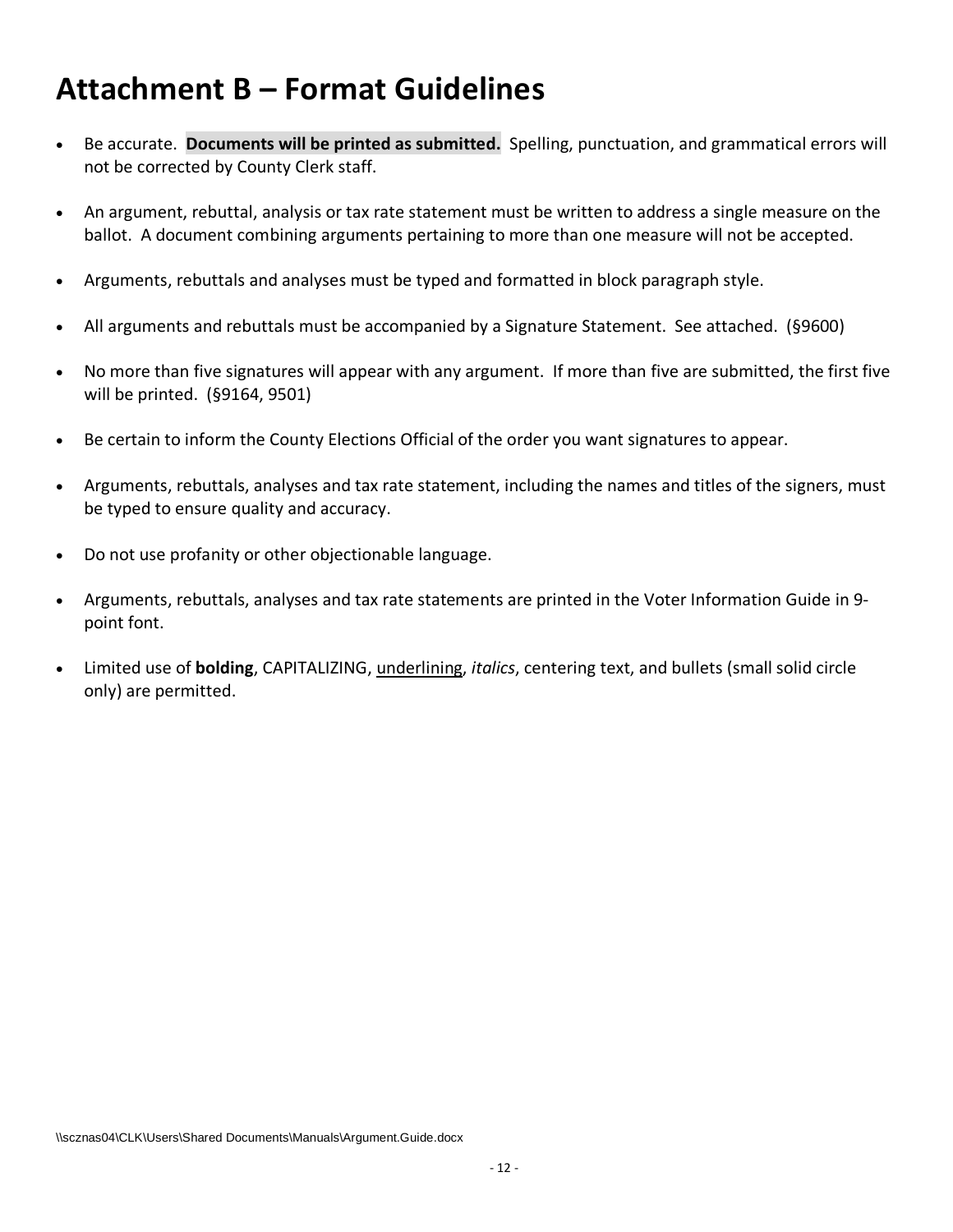## <span id="page-12-0"></span>**Attachment C – Standardized Headings**

Headings will be centered, and printed using all caps in 9-point, bold font.

| <b>Ballot Question</b><br>(Voter's Pamphlet) | TITLE OF BALLOT QUESTION (IF PROVIDED.) Can be printed in all caps<br>or upper and lower case. Sometimes jurisdictions underline the title.<br>Ballot questions are limited to 75 words. If there is a title, it shall be<br>included in the 75-word limit for ballot questions. Bullets, italics,<br>underlining, and bolding beyond the title, are not permitted in the<br>ballot question. (§13247 & 9051) |
|----------------------------------------------|---------------------------------------------------------------------------------------------------------------------------------------------------------------------------------------------------------------------------------------------------------------------------------------------------------------------------------------------------------------------------------------------------------------|
| <b>Measure Text:</b><br>(Voter's Pamphlet)   | <b>Full text of Measure Z</b><br>Text                                                                                                                                                                                                                                                                                                                                                                         |
| Initiative:<br>(Voter's Pamphlet)            | <b>Full text of Initiative Measure Z</b><br>Text                                                                                                                                                                                                                                                                                                                                                              |
| <b>Analyses:</b>                             | <b>Impartial analysis of Measure Z</b>                                                                                                                                                                                                                                                                                                                                                                        |
|                                              | If the full text of a county or city measure is not printed in the Voter's<br>Information Pamphlet, pursuant to §9160 and 9280, following the text of the<br>impartial analysis insert in 10-pt. bold and centered:                                                                                                                                                                                           |
|                                              | The above statement is an impartial Analysis of Measure Z. If you desire a copy<br>of the ordinance or measure, please visit our website at www.votescount.us or<br>call the Santa Cruz County Clerk at<br>831-454-2060 [or City Clerk] and a copy will be mailed at no cost to you.                                                                                                                          |
|                                              | <b>Fiscal impact statement of Measure Z</b>                                                                                                                                                                                                                                                                                                                                                                   |
|                                              | Tax rate statement of Measure Z                                                                                                                                                                                                                                                                                                                                                                               |
| <b>Arguments:</b>                            | <b>Argument for Measure Z</b>                                                                                                                                                                                                                                                                                                                                                                                 |
|                                              | <b>Argument against Measure Z</b>                                                                                                                                                                                                                                                                                                                                                                             |
| <b>Rebuttals:</b>                            | Reply: Rebuttal to argument for Measure Z                                                                                                                                                                                                                                                                                                                                                                     |
|                                              | Reply: Rebuttal to argument against Measure Z                                                                                                                                                                                                                                                                                                                                                                 |
| <b>Ballot:</b>                               | <b>MEASURES SUBMITTED TO THE VOTERS</b>                                                                                                                                                                                                                                                                                                                                                                       |
|                                              | <b>COUNTY</b>                                                                                                                                                                                                                                                                                                                                                                                                 |
|                                              | <b>YES</b><br>Z 75-word ballot question<br>(§13247)<br>ΝO                                                                                                                                                                                                                                                                                                                                                     |
|                                              | If the measure is a school bond, the ballot would read: "Bonds Yes" and "Bonds<br>No" (Education Code §15122)                                                                                                                                                                                                                                                                                                 |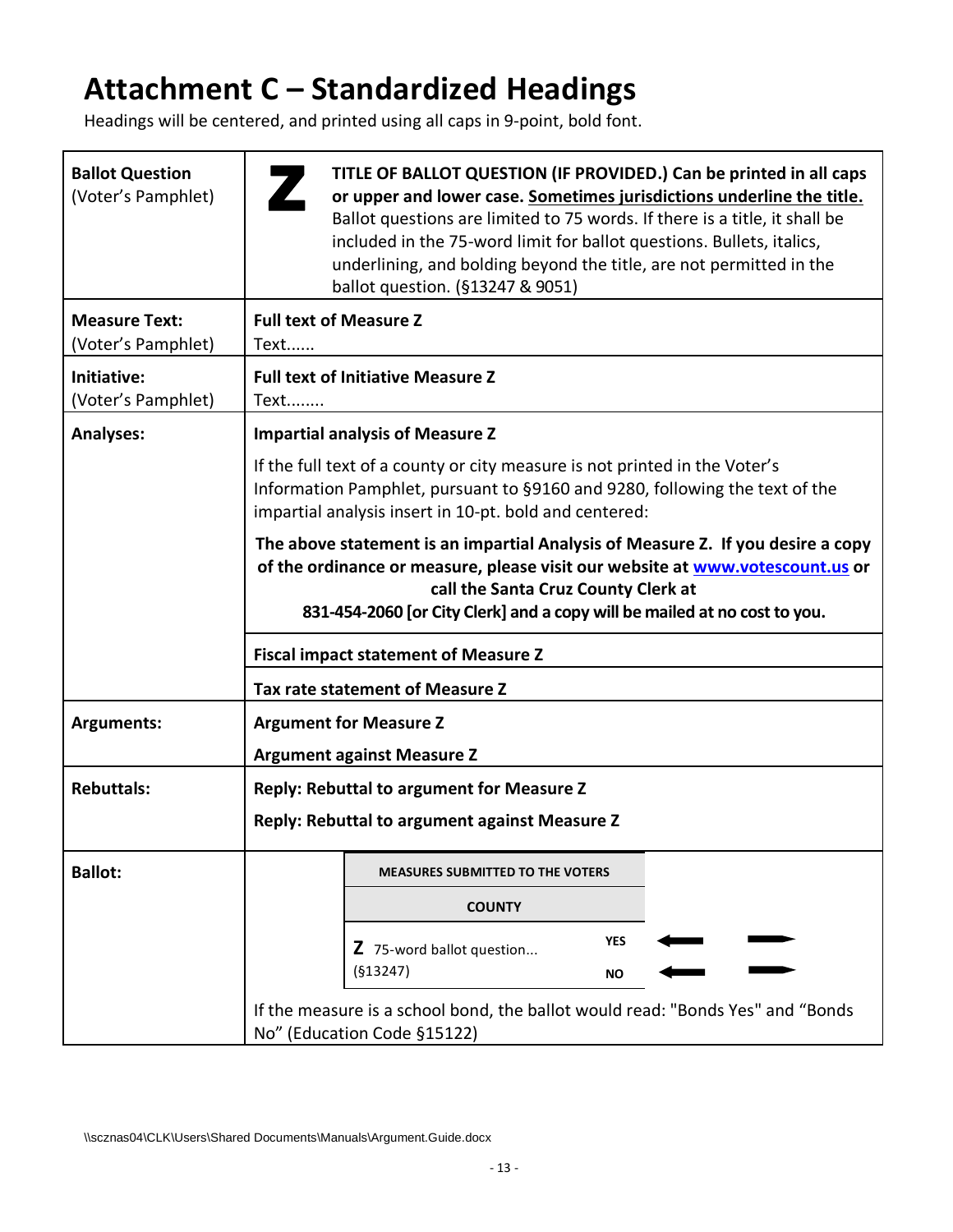### <span id="page-13-0"></span>**Attachment D – Signature Statement**

(Elections Code Section 9600)

All arguments and rebuttals concerning measures filed pursuant to Division 9 of the Elections Code shall be accompanied by the following statement to be signed by each author of the argument. Names and titles listed will be printed in the Voter's Information Pamphlet in the order provided below and will appear as indicated below.

"The undersigned author(s) of the:

| ப                | Argument for                                                                                                                                   |
|------------------|------------------------------------------------------------------------------------------------------------------------------------------------|
|                  | Argument against                                                                                                                               |
|                  | Rebuttal to argument for                                                                                                                       |
|                  | Rebuttal to the argument against                                                                                                               |
|                  |                                                                                                                                                |
|                  | ballot measure (insert letter) ________ at the OPrimary OGeneral OSpecial                                                                      |
|                  |                                                                                                                                                |
|                  |                                                                                                                                                |
|                  |                                                                                                                                                |
|                  | (Election date)                                                                                                                                |
|                  |                                                                                                                                                |
|                  | correct to the best of his/her/their knowledge and belief."                                                                                    |
|                  | Argument/Rebuttal Filed by: (check any of the following that apply)<br>This information will be provided on the County Clerk/Elections Website |
|                  | <b>Board of Supervisors or Governing Board</b>                                                                                                 |
|                  |                                                                                                                                                |
|                  |                                                                                                                                                |
|                  |                                                                                                                                                |
|                  |                                                                                                                                                |
|                  | Bona Fide Association of Citizens or Filers of Special District Initiative                                                                     |
|                  |                                                                                                                                                |
|                  |                                                                                                                                                |
|                  |                                                                                                                                                |
|                  |                                                                                                                                                |
| $\Box$<br>$\Box$ | Attach list of officers if document relates to a school district measure                                                                       |
|                  |                                                                                                                                                |
| $\Box$           | Individual voter who is eligible to vote on the measure                                                                                        |
|                  |                                                                                                                                                |
|                  |                                                                                                                                                |

\\scznas04\CLK\Users\Shared Documents\Manuals\Argument.Guide.docx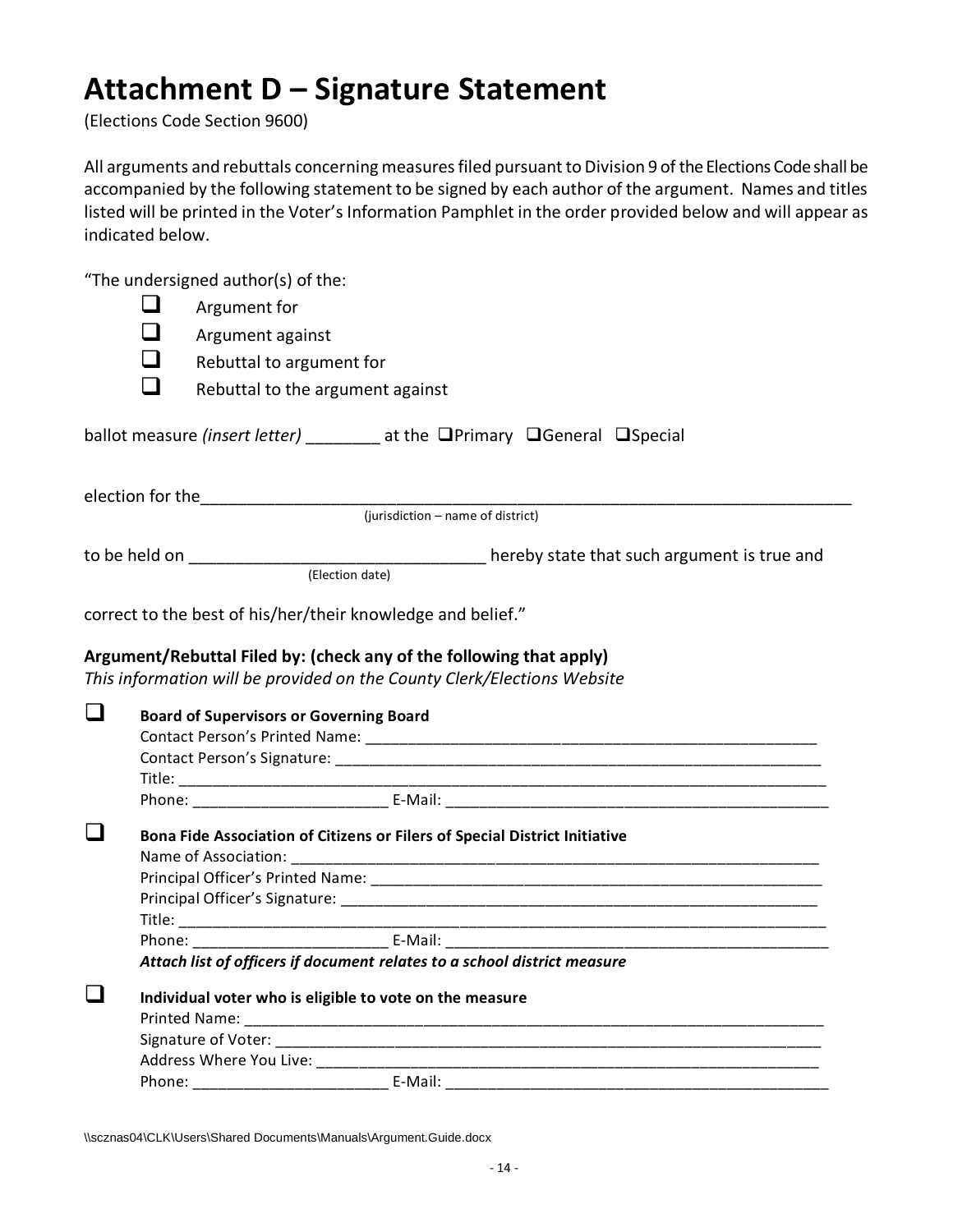## **Signature Statement – Page 2**

**Check one of the following and write-in the letter assigned to the measure:**

- $\Box$  Argument for Measure
- □ Argument against Measure \_\_\_\_\_
- □ Rebuttal to argument for Measure \_\_\_\_\_\_
- $\Box$  Rebuttal to argument against Measure

The signatures of the following persons will be printed **as submitted** below following the argument or rebuttal.

| Signature | <b>Print Name</b><br>as it will appear in the<br><b>Voter Information Guide</b> | Print Title and<br>Name of Organization<br>(if applicable)<br>as it will appear in the<br><b>Voter Information Guide</b> | Are you signing<br>on behalf of an<br>Organization?<br>YES or NO* | Date |
|-----------|---------------------------------------------------------------------------------|--------------------------------------------------------------------------------------------------------------------------|-------------------------------------------------------------------|------|
|           |                                                                                 |                                                                                                                          |                                                                   |      |
|           |                                                                                 |                                                                                                                          |                                                                   |      |
|           |                                                                                 |                                                                                                                          |                                                                   |      |
|           |                                                                                 |                                                                                                                          |                                                                   |      |
|           |                                                                                 |                                                                                                                          |                                                                   |      |

<span id="page-14-0"></span>\*If the argument or rebuttal is being submitted on behalf of an organization, at least one of its principal officers must sign.